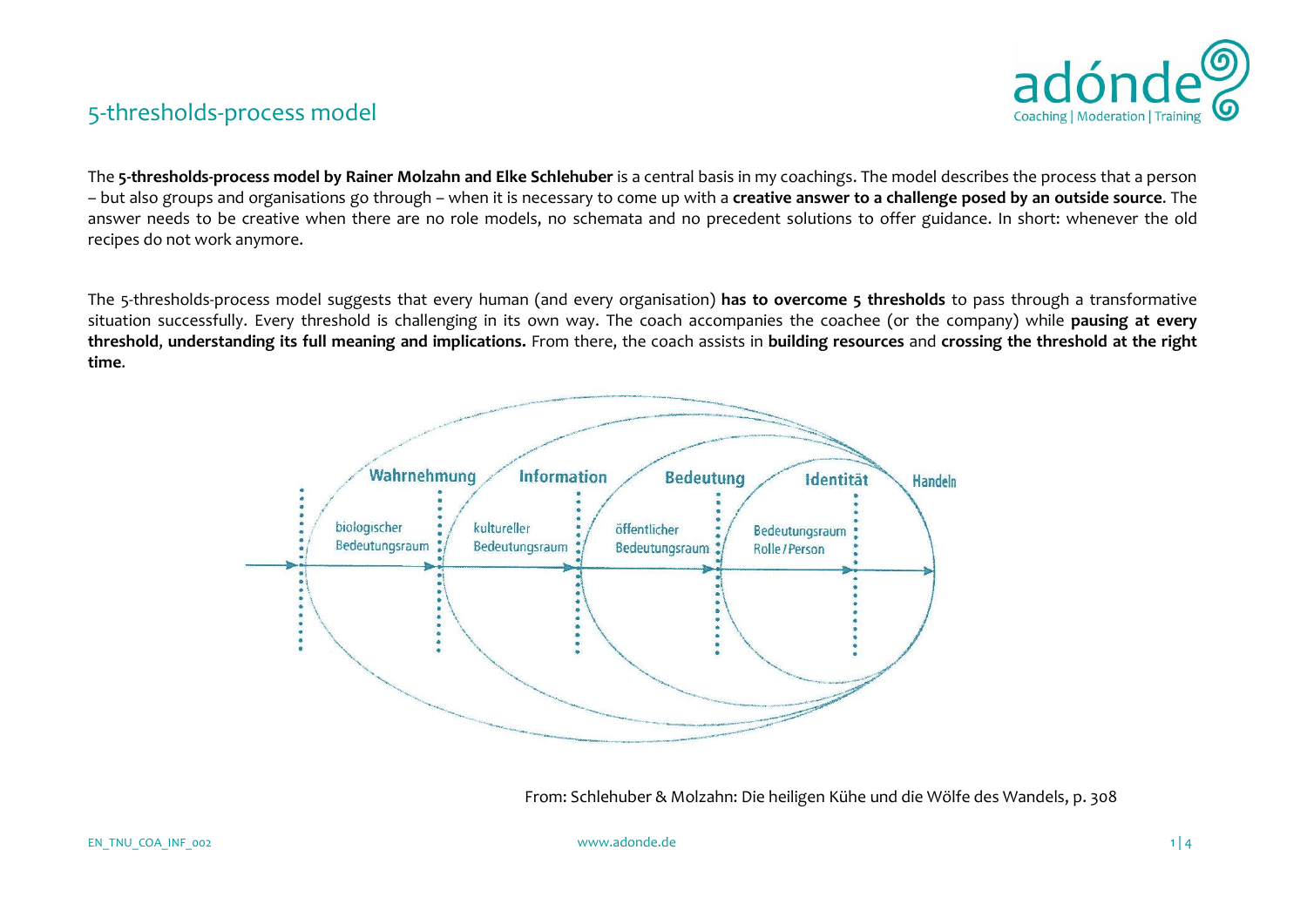

| 1. Threshold | Threshold of<br>perception  | Signals indicating a need for change are overlooked and suppressed in the daily routine. We act as if nothing<br>⊚<br>is wrong and are not looking very closely at what is knocking on our door and asking for transformation. Our<br>threshold of perception increases, which makes it difficult to perceive the signals calling for change. This is<br>true for humans as well as companies.<br>This mechanism helps us to follow our current aims and intentions as well as function in our daily life.<br>◎<br>After a certain time, people often develop signs of crisis if they ignore the signals of change too long (e.g.<br>◎<br>sicknesses).<br>The first step is always to acknowledge the signals of change and perceive them consciously. With this, the<br>$\circledcirc$<br>first threshold is crossed. |
|--------------|-----------------------------|------------------------------------------------------------------------------------------------------------------------------------------------------------------------------------------------------------------------------------------------------------------------------------------------------------------------------------------------------------------------------------------------------------------------------------------------------------------------------------------------------------------------------------------------------------------------------------------------------------------------------------------------------------------------------------------------------------------------------------------------------------------------------------------------------------------------|
| 2. Threshold | Threshold of<br>information |                                                                                                                                                                                                                                                                                                                                                                                                                                                                                                                                                                                                                                                                                                                                                                                                                        |
|              |                             | At this threshold the focus is naming the signals of change. What is the actual topic in the transformative<br>$\circledcirc$<br>process?                                                                                                                                                                                                                                                                                                                                                                                                                                                                                                                                                                                                                                                                              |
|              |                             | The word actual is very important in this context. Often, the first term for the problem does not truly find the<br>$\circledcirc$<br>core of the actual topic. Therefore, the coachee and the coach have to investigate the disturbance a bit<br>longer to identify all its different aspects.                                                                                                                                                                                                                                                                                                                                                                                                                                                                                                                        |
|              |                             | The act of naming is a central step because the name that is given to the disturbance decides about its<br>◎<br>"destiny" - and about the next steps during the coaching.                                                                                                                                                                                                                                                                                                                                                                                                                                                                                                                                                                                                                                              |
|              |                             | The aim at this threshold is to dwell and investigate the signals of the disturbance. This threshold can only be<br>$\circledcirc$<br>crossed, when the coachee has the feeling that the core of his current transformative situation is correctly<br>named.                                                                                                                                                                                                                                                                                                                                                                                                                                                                                                                                                           |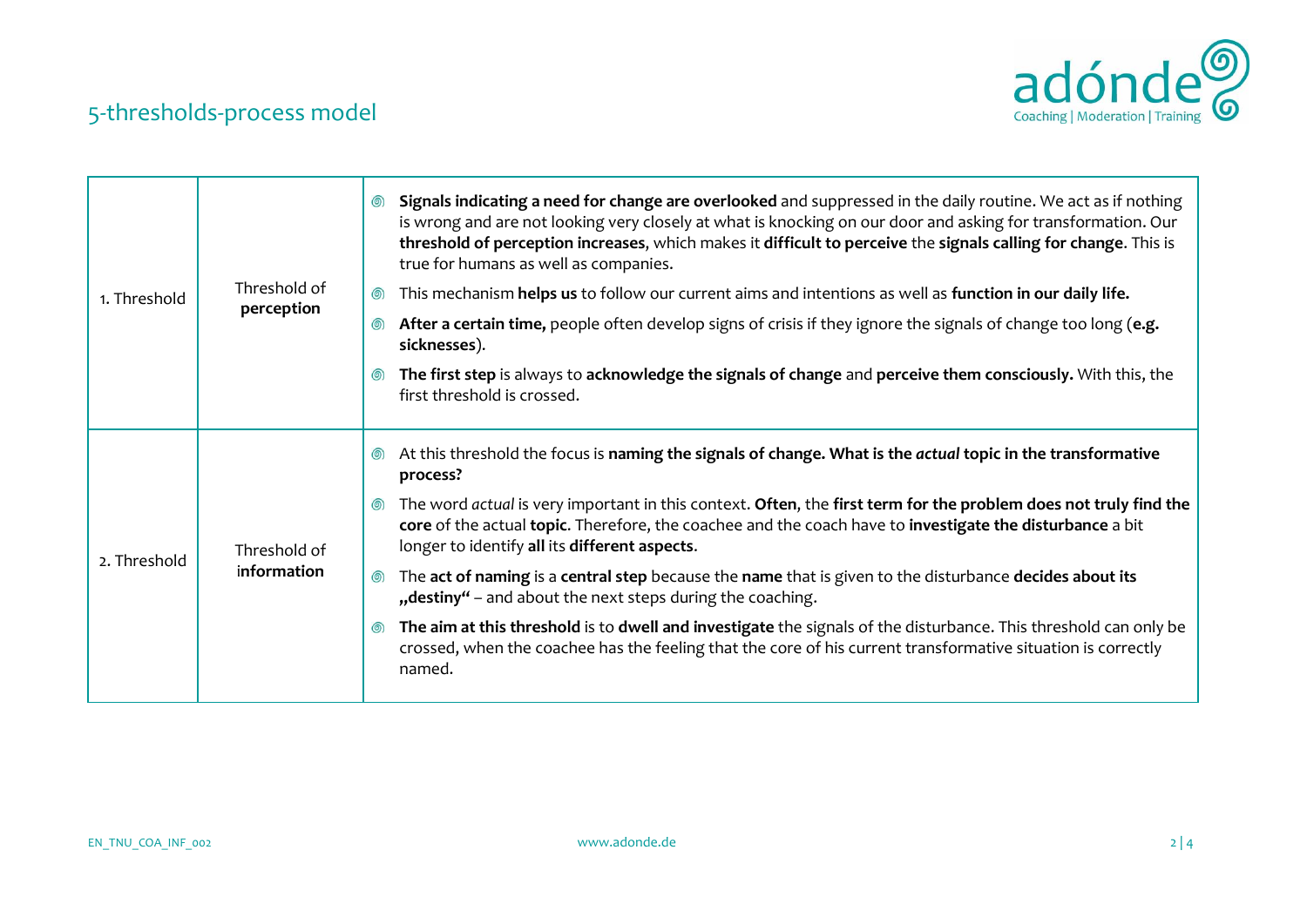

| 3. Threshold | Threshold of<br>meaning                       | This threshold is all about the meaning that the previously named information has for the coachee.<br>◎<br>Depending on the significance, the next steps and actions are decided.                                                                                                                                                                                                                  |
|--------------|-----------------------------------------------|----------------------------------------------------------------------------------------------------------------------------------------------------------------------------------------------------------------------------------------------------------------------------------------------------------------------------------------------------------------------------------------------------|
|              |                                               | The meaning or significance of the information is negotiated between the personality aspects which we<br>◎<br>have inside our inner arena ("Inner team" - a term coined by Friedemann Schulz von Thun). Furthermore, the<br>voices of our public shareholders can be heard who are influencing us in everyday life.                                                                                |
|              |                                               | Most important at this edge is to listen to all inner team members and let them give their perspective on the<br>◎<br>topic- which includes also the quiet voices and the sub-conscious ones. Only if an open and honest dispute<br>between every perspective has happened, if relationships to each other are reflected and conflicts resolved,<br>the appropriate follow-up action can be found. |
|              |                                               | Therefore, this threshold can only be crossed if the meaning of the information with all its aspects,<br>backgrounds and involvements is honestly comprehended.                                                                                                                                                                                                                                    |
| 4. Threshold | Threshold of<br>transformation<br>of identity | The threshold of transformation of identity is the deepest and hence the most difficult to pass. Depending on<br>◎<br>the coaching topic, it might not be necessary to pass it.                                                                                                                                                                                                                    |
|              |                                               | At this threshold, the core belief with which the system identifies itself is challenged. Since people do not<br>$\circledcirc$<br>constantly change their identity, it is possible that this edge is not in focus for a coaching topic. However, if<br>you find yourself in a crisis of transformation then working this threshold might become necessary.                                        |
|              |                                               | At this threshold you meet the "final boss" - the strong inner forces of resistance that want everything to<br>⊚<br>stay as it is and are trying to prevent that we become somebody else than the person we are today.                                                                                                                                                                             |
|              |                                               | These forces protect us from painful memories and feelings, from loss of social connectivity and status -<br>౷)<br>this part of us is ruled by fear. In a transformative crisis we have to deal with these forces and confront them.                                                                                                                                                               |
|              |                                               | Transformative learning at this threshold can happen in two ways:<br>◎                                                                                                                                                                                                                                                                                                                             |
|              |                                               | By way of reconnection with our beginning, our source. From our current perspective we go on a journey<br>1.<br>into the past, following the aim to understand how everything began and developed the way it is now.                                                                                                                                                                               |